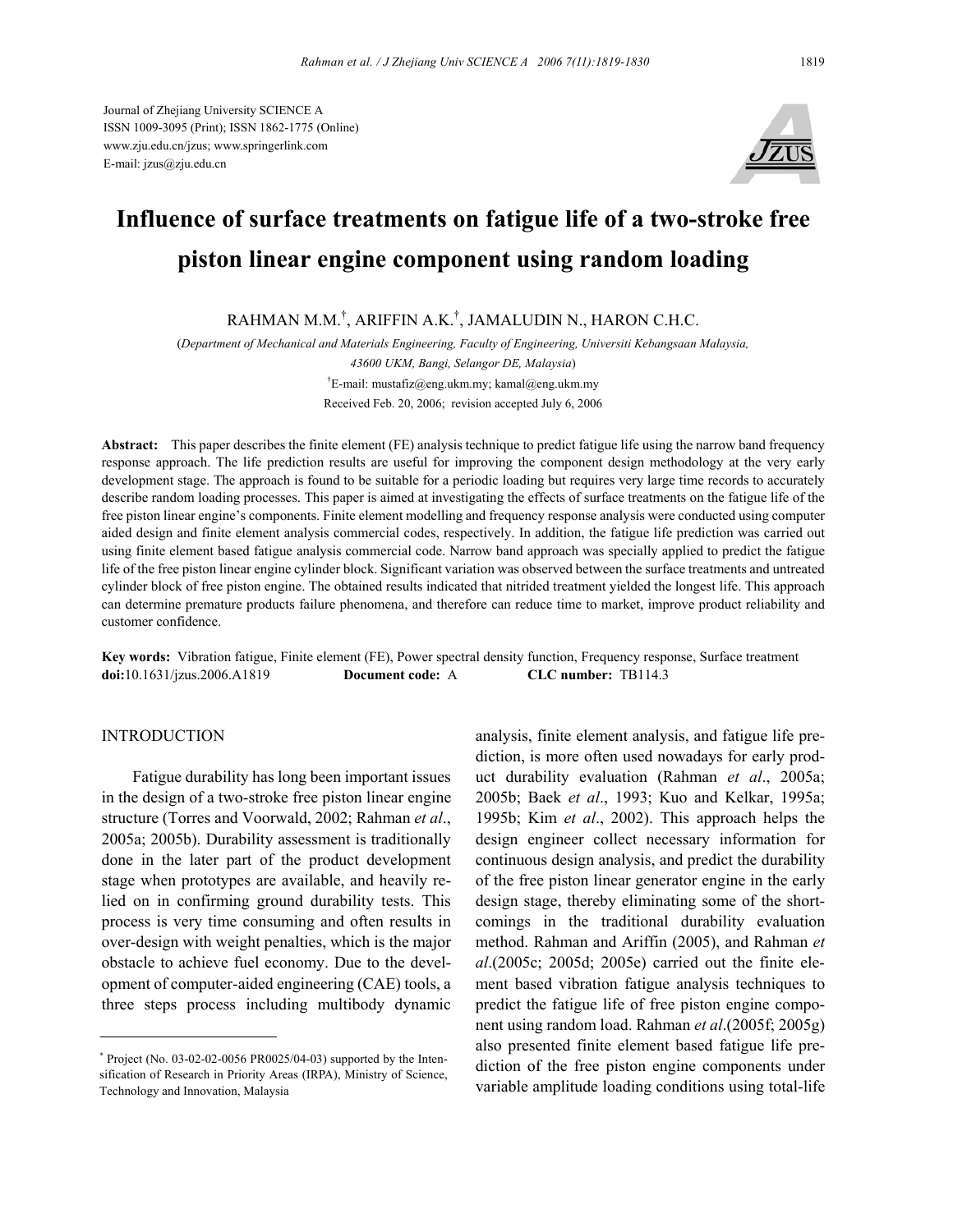and crack initiation approaches.

Fatigue is a great concern for components subject to cyclic stresses, particularly where safety is paramount, as in the components of free piston linear engine. It has long been recognized that fatigue cracks generally start from free surfaces and that performance is therefore dependent on the surface topology/integrity produced by surface finishing. It is well known that in service, many more components and structures fail due to cyclic instead of static loading. The failure by fracture depends on a large number of parameters and is very often developed from particular surface areas of engineering components. Therefore, it is possible to improve the fatigue strength of engineering components by suitable surface treatments. Nowadays, manufacturers are utilizing different surface treatments to enhance the surface properties of engineering materials. So far, there are various methods employed to improve the fatigue strength, including optimization of geometric design parameters, materials and surface processing such as nitriding, cold rolling, shot peening, etc. (Rodopoulos *et al*., 2004).

Light metals have been utilized to produce automotive parts to reduce the weight of automobiles, aiming at significant reduction of  $CO<sub>2</sub>$  emission and environmental burdens (Boms and Whitacre, 2005; Vissutipitukul and Aizawa, 2005). The use of aluminum (Al) to replace steel for lightening of vehicle components or machine parts has recently increased. Al and its alloys have advantages over non metallic materials: aluminum alloys have a high melting point, good corrosion resistance, good workability and high thermal conductivity. However, the hardness and wear resistance of Al alloys are respectively lower and inferior to those of steel. Therefore, there is a limitation in their application for moving parts. So research has been carried out in surface modification technology to increase the applicability of Al alloys as moving parts. Surface modification technologies for Al alloys can be classified into three main categories namely alloying, coating and heat-treating process (Tomida and Nakata, 2003; Okumiya *et al*., 2001; 2005; Tsunekawa *et al*., 2003; Takeuchi *et al*., 2004).

The principal surface treatments such as carburizing or carbonitriding are preferred for many mechanical components before their delivery. These treatments are aimed at differentiating the response of surface and core to external loading by changing the surface material properties and by introducing appropriate residual stress distribution in order to improve their fatigue and wear behaviour (Benedetti *et al*., 2002). Different treatments can be carried out to locally improve the material response and to modify the stress field. A combination of case hardening followed by nitriding, and shot peening seems to give interesting results (Inoue *et al*., 1989). Shot peening process followed by case hardening can improve the microstructure and residual stress distribution of the components. Usually, residual stresses are introduced by shot peening because of the intense plastic deformation in the surface region (Kobayashi *et al*., 1998). Depending on whether the plastic deformation takes place on or below the surface, a shift of the residual stress peaks can be observed with respect to the surface.

Residual stresses can greatly improve the service life of many mechanical parts because they generally have some beneficial effects on the fatigue strength and corrosion resistance. Nowadays, many mechanical manufacturers consider the residual stress state as a quality parameter to be controlled. Whatever the types of mechanical treatment (shot peening, rolling, or machining), thermochemical (nitriding or carburizing), or thermal (quenching), residual stresses are always produced by the strain misfits or local material behavior differences. In each case, the exposure of the treated components in the recovery temperature range activates some microstructural mechanisms that lower the internal energy stored in the affected layers (Lillamand *et al*., 2000).

This work is aimed at investigating the influence of surface treatments on the high cycle fatigue of a vibrating aluminum alloys cylinder block of a two-stroke free piston engine. These investigations are essential in order to understand the involvement of microstructural mechanisms of hardening or softening due to service load. Numerical investigations were done to characterize completely the different induced effects before and after surface treatments. The numerical results are discussed and analyzed.

## THE SPECTRAL MOMENTS FROM THE POWER SPECTRAL DENSITY FUNCTION

The stress power spectra density represents the frequency domain approach input into the fatigue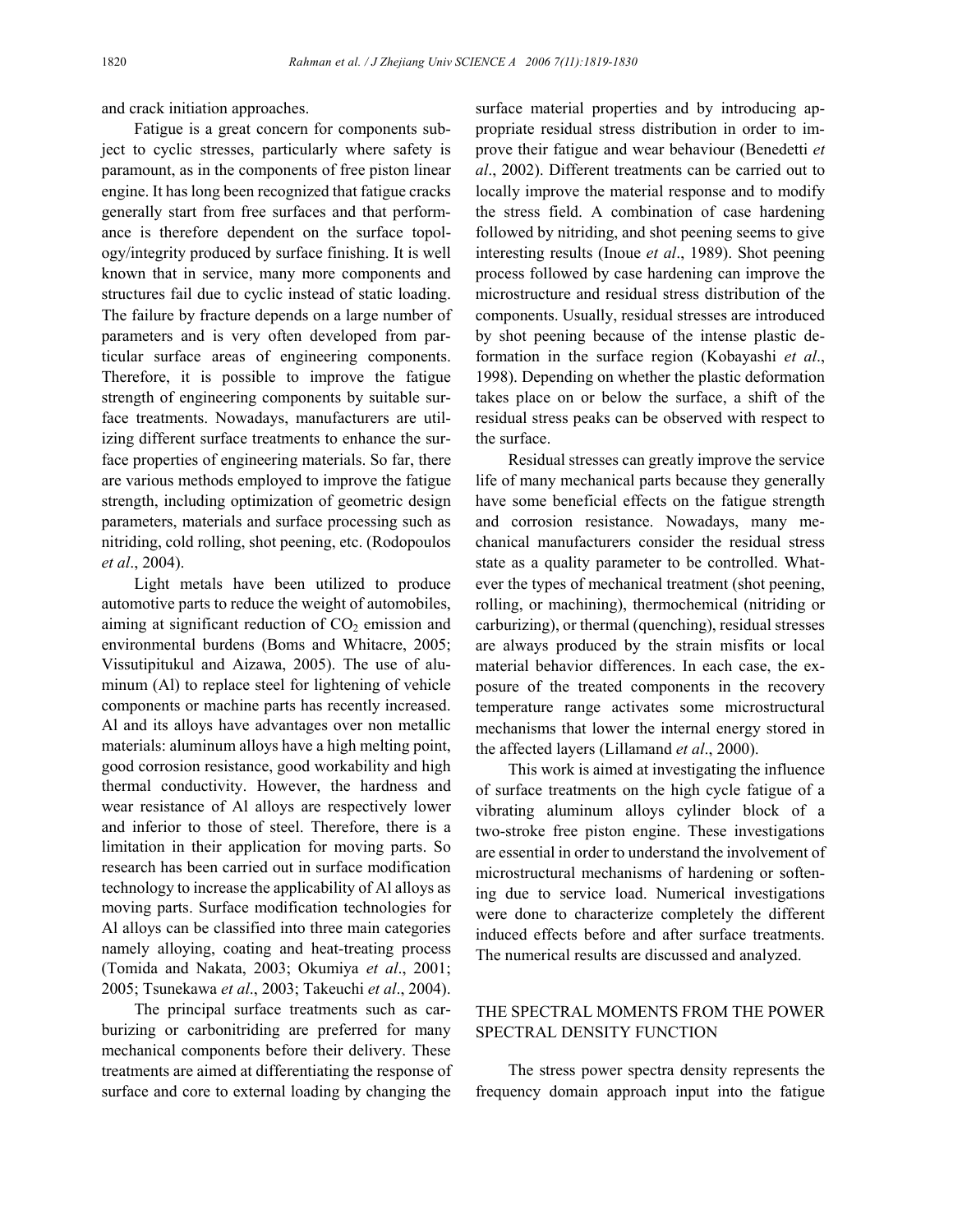analysis (Bishop and Sherratt, 2000; MSC, 2004). This is a scalar function that describes how the power of the time signal is distributed among frequencies (Bendat, 1964). Mathematically this function can be obtained using a Fourier transform of the stress time history's auto-correlation function, and its area represents the signal's standard deviation. The power spectral density (PSD) is the most complete and concise representation of a random process. The statistical properties of a stationary ergodic process (Rahman *et al*., 2005c; Crandell and Mark, 1973; Newland, 1993; Wirsching *et al*., 1995) can be computed from a single time history with sufficiently long period. The time average of a random variable  $x(t)$  is equal to the expected value of  $x(t)$ , as defined by

$$
E[x(t)] = \int_{-\infty}^{\infty} x(t) dt.
$$
 (1)

The mean square value of  $x(t)$  is

$$
E[x^2(t)] = \int_{-\infty}^{\infty} x^2(t) dt.
$$

Correlation function is a measure of the similarity between two random quantities in a time domain τ*.*  For a single record  $x(t)$ , the autocorrelation  $R(\tau)$  of  $x(t)$ is the expected value of the product  $x(t)x(t+\tau)$ :

$$
R(\tau) = E[x(t)x(t+\tau)] = \int_{-\infty}^{\infty} x(t)x(t+\tau) dt.
$$
 (2)

When  $\tau=0$ , the definition Eq.(2) reduces to the mean square value:

$$
R(0) = E[x^2(t)].
$$

For two random quantities  $x(t)$  and  $y(t)$ , the cross correlation function is defined as

$$
R_{xy}(\tau) = E[x(t)y(t+\tau)], R_{yx}(\tau) = E[y(t)x(t+\tau)]. \quad (3)
$$

Then, the autocorrelation function is defined as with a time separation,  $\tau$ 

$$
R_{xx}(\tau) = \int_{-\infty}^{\infty} x(t)x(t+\tau)dt = E[x(t)x(t+\tau)].
$$

The autocorrelation and PSD functions are re-

lated by the Fourier transform pair

$$
S_{xx}(\omega) = \frac{1}{2\pi} \int_{-\infty}^{\infty} R_{xx}(\tau) e^{-j\omega\tau} d\tau, \qquad (4)
$$

$$
R_{xx}(\tau) = \int_{-\infty}^{\infty} S_{xx}(\omega) e^{j\omega \tau} d\omega.
$$
 (5)

As  $S_{xx}$  is a real even valued function

$$
R_{xx}(\tau) = \int_{-\infty}^{\infty} S_{xx}(\omega) \cos \omega \tau \, d\omega, \tag{6}
$$

by differentiating  $R_{xx}(\tau)$  several times with respect to  $\tau$ , the following equations are obtained

$$
R'_{xx}(\tau) = R_{xx}(\tau) = -\int_{-\infty}^{\infty} \omega S_{xx}(f) \sin \omega \tau \, df, \qquad (7)
$$

$$
R''_{xx}(\tau) = -R_{xx}(\tau) = -\int_{-\infty}^{\infty} \omega^2 S_{xx}(f) \cos \omega \tau \, df, \quad (8)
$$

$$
R''_{xx}(\tau) = -R_{xx}(\tau) = \int_{-\infty}^{\infty} \omega^3 S_{xx}(f) \sin \omega \tau \, df, \qquad (9)
$$

$$
R_{xx}^{\prime\prime\prime\prime}(\tau) = R_{xx}(\tau) = \int_{-\infty}^{\infty} \omega^4 S_{xx}(f) \cos \omega \tau \, df. \tag{10}
$$

The moments therefore, define how each of the processes *x*, *x'*, *x''*, etc. are related to the other processes, when  $\tau=0$ ,

$$
\mu_n = \frac{d^n}{d\tau^n} R_{xx}(0) = \frac{d^n}{dt^n} R_{xx}(0) = \int_{-\infty}^{\infty} \omega^n S_{xx}(f) df , \quad (11)
$$

or in terms of the one sided PSD *G*(*f*)

$$
\mu_n = \int_0^\infty (2\pi f) 2S_{xx}(f) df = (2\pi)^n \int_0^\infty f^n G_{xx}(f) df = m_n (2\pi)^n,
$$
\n(12)

where  $m_n = \int_0^\infty f^n G_{xx}(f) \, df$ .

The method for computing these moments is shown in Fig.1.



**Fig.1 Calculating moments from a PSD**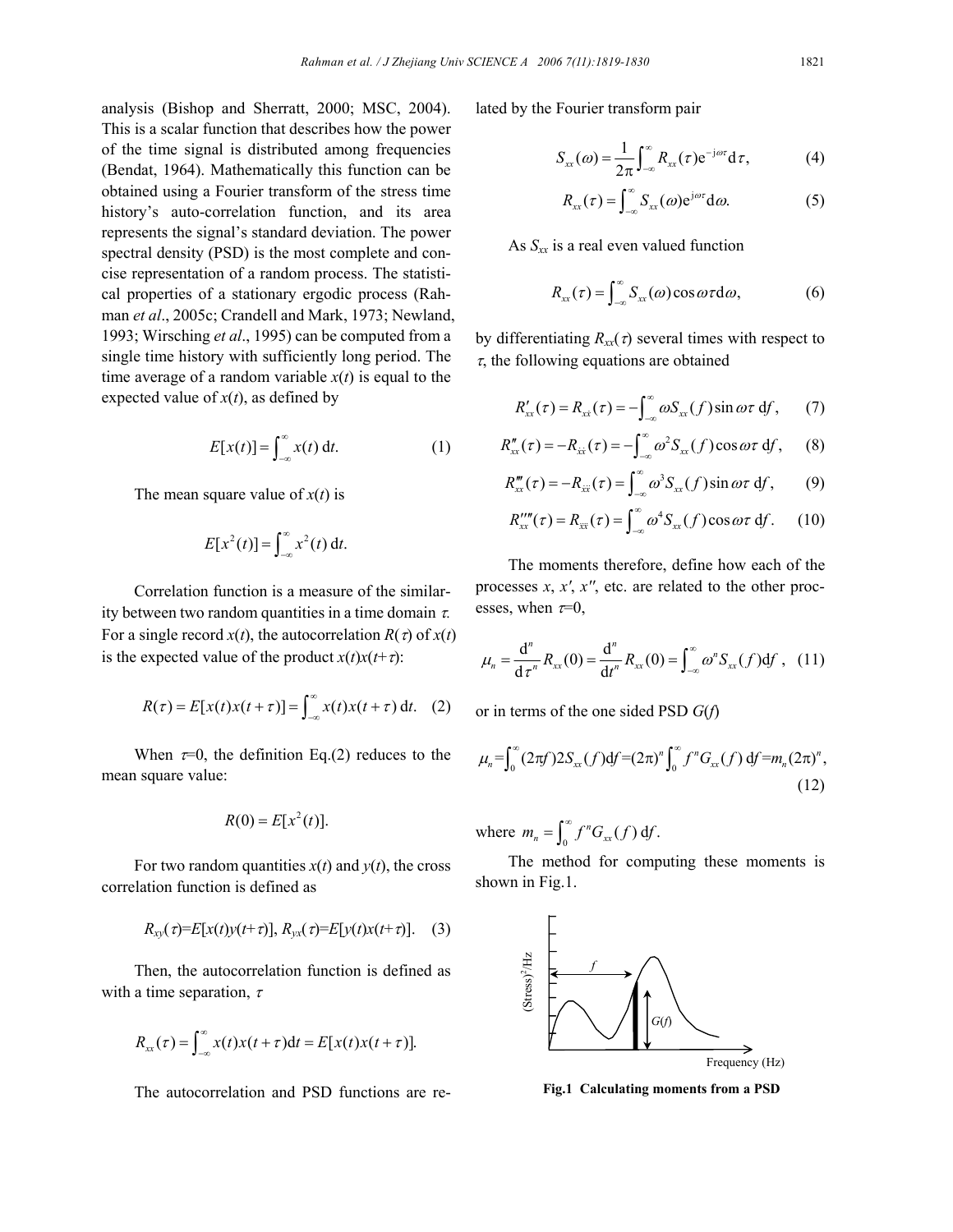It is important to note that  $\mu_1$  and  $\mu_3$  are zero, but that  $m_1$  and  $m_3$  are not. Remember that  $\mu_n$  is produced by integrating from  $-\infty$  to  $+\infty$ , and  $m_n$  is produced by integrating from 0 to  $+\infty$ . Typically, we calculate  $m_0$ ,  $m_1$ *, m*<sub>2</sub>*,* and *m*<sub>4</sub>*.* 

The most common spectral moment is  $\mu_0$ , which determines the variance of a PSD

$$
\mu_0 = \sigma_x^2 = \int_{-\infty}^{\infty} S_{xx}(\omega) d\omega = 2 \int_0^{\infty} S_{xx}(\omega) d\omega = \int_0^{\infty} G(f) df = m_0.
$$
\n(13)

here,  $\mu_0$  and  $m_0$  are equal. The root mean square (RMS) value of the zero mean process is given by  $\sqrt{m_0}$ .

A more complicated example of the use of these moments considers the number of zero crossings in a stationary random and Gaussian (normal) process. Consider the following 2D probability function  $p(\alpha, \beta)$ of *x* and *x*

$$
p(\alpha,\beta)\Delta\alpha\Delta\beta \approx \text{Prob}[\alpha \le x(t) \le \alpha + \Delta\alpha \text{ and } \beta \le \dot{x}(t) \le \beta + \Delta\beta].
$$
\n(14)

This probability represents the fraction of time that *x* is between  $\alpha$  and  $\Delta \alpha$ , while the velocity *x* is between β+∆β. If we define the time to cross one interval as ∆*t*,

$$
\Delta t = \Delta \alpha / |\beta|, \tag{15}
$$

then we can obtain the expected total number of positive crossings of level as

$$
\frac{p(\alpha,\beta)\Delta\alpha\Delta\beta}{\Delta t} \approx |\beta| p(\alpha,\beta)\Delta\beta. \tag{16}
$$

As  $\Delta\beta \rightarrow 0$ , the total expected number of passages per unit time through  $x(t) = \alpha$  for all possible values of  $\beta$  is given by

$$
E[\alpha] = \int_0^\infty |\beta| p(\alpha, \beta) \mathrm{d}\beta. \tag{17}
$$

By setting  $\alpha=0$ , we get the required number of zero crossings per unit time

$$
E[0] = \int_0^\infty |\beta| \, p(0, \beta) \mathrm{d}\beta. \tag{18}
$$

The 2D normal density function of *x* and *x* is given by

$$
p(\alpha, \beta) = (2\pi)^{-1} |A|^{-0.5} e^{\left[\frac{-1}{2|A|}(A_{11}\alpha^2 + 2A_{12}\alpha\beta + A_{22}\beta^2)\right]}, (19)
$$

where

$$
A = \begin{bmatrix} a_{11} & a_{12} \\ a_{21} & a_{22} \end{bmatrix} \text{ and } a_{ij} = E[x_i x_j] = a_{ji}. \tag{20}
$$

The  $a_{ij}$  terms are the covariances or second moments of  $x_i$  and  $x_j$ . The  $a_{ii}$  terms are the variances of  $x_i$  and  $x_i$ . |*A*| is the determinant of *A* and  $A_{ii}$  is the cofactor of  $a_{ii}$ .

With a little effort, we get

 $a_{11} = R(0) = \mu_0, a_{12} = a_{21} = \mu_1 = 0, a_{22} = \mu_2$ . (21)

Therefore,

$$
A = \begin{bmatrix} \mu_0 & 0 \\ 0 & \mu_2 \end{bmatrix}.
$$

Then we get,

$$
E[\alpha] = \frac{1}{2\pi} [\mu_2 / \mu_0]^{1/2} e^{\frac{\alpha^2}{2\mu_0}}.
$$
 (22)

If we set  $\alpha=0$ , then  $E[0]=[m_2/m_0]^{1/2}$ .

Similarly, the number of peaks per unit time is  $E[P] = [m_4/m_2]^{1/2}$ .

The irregularity factor is γ=*E*[0]/*E*[*P*]=  $[m_2/\sqrt{m_0 m_4}]$ .

The irregularity factor  $\gamma$  is an important parameter that can be used to evaluate the concentration of the process near a central frequency. Therefore, <sup>γ</sup> can be used to determine whether the process is narrow band or wide band. A narrow band process ( $\gamma \rightarrow 1$ ) is characterized by only one predominant central frequency indicating that the number of peaks per second is very similar to the number of zero crossings of the signal. This assumption leads to the fact that the probability density function (pdf) of the fatigue cycles range is the same as the pdf of the peaks in the signal (Bendat theory). In this case the fatigue life is easy to estimate. In contrast, the same property is not true for wide band process ( $\gamma \rightarrow 0$ ). Fig.2 shows different types of time histories with corresponding PSD function.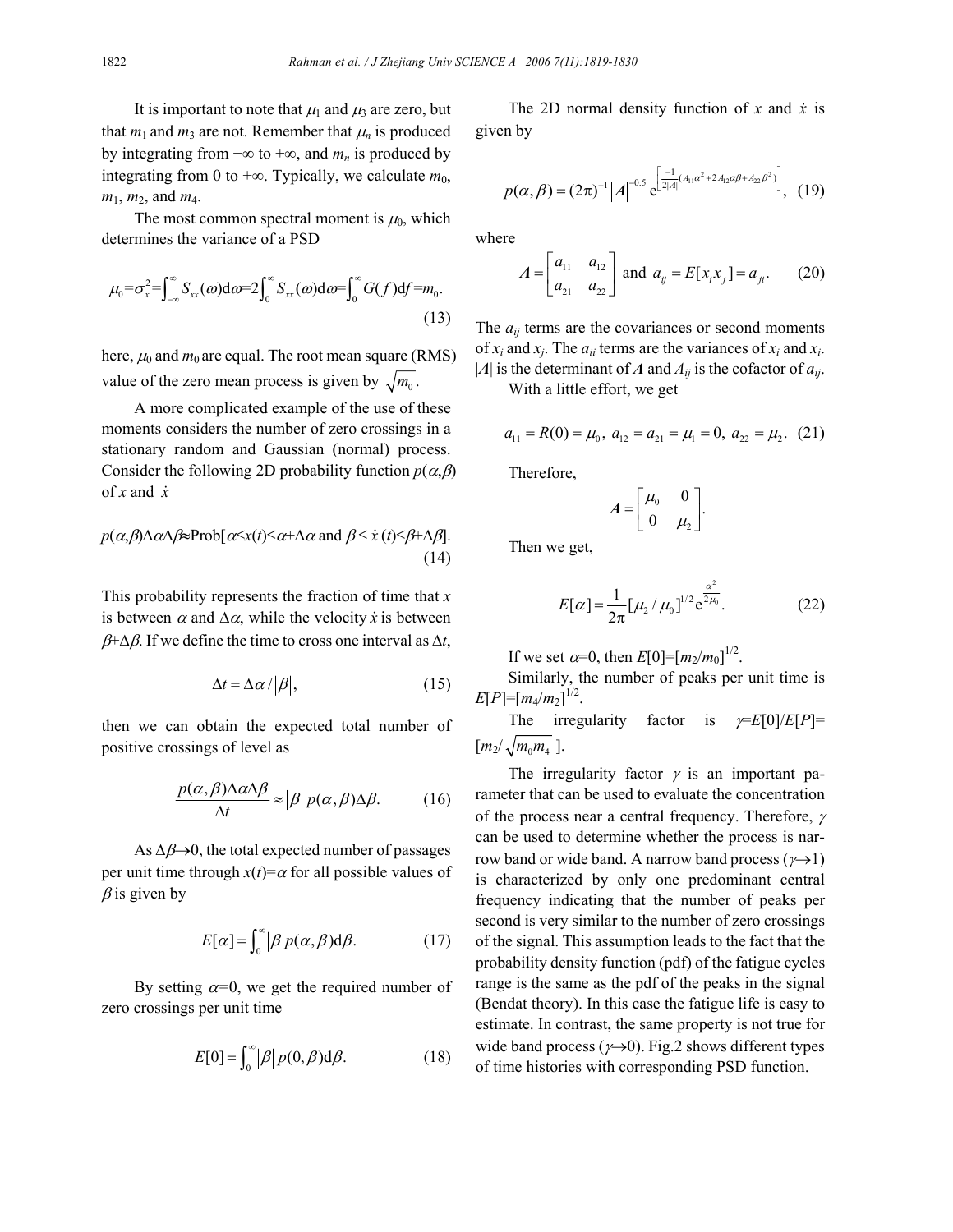

**Fig.2 Equivalent time histories and PSDs. (a) Sine wave; (b) Broad band process; (c) Narrow band process; (d) White noise process** 

#### PROBABILITY DENSITY FUNCTIONS

The most convenient way of storing stress range histogram information is in the form of a probability density function (pdf) of stress ranges (Rahman *et al*., 2005c; Bendat, 1964). A typical representation of this function is shown in Fig.3. It is very easy to transform the stress range histogram to pdf form, or backward. The bin widths used, and the total number of cycles recorded in the histogram are the only additional pieces of information required. To get a pdf from a rainflow histogram, each bin in the rainflow count has to be multiplied by  $S_t$ d $S$ , where  $S_t$  is the total number of cycles in the histogram and d*S* is the interval width.

The probability of the stress range occurring between  $S_i$ —d $S/2$  and  $S_i$ +d $S/2$  is given by  $p(S_i)$ d $S$ .

The actual counted number of cycles is equal to  $n_i = S_t[p(S)dS].$ 

The allowable number of cycles is given by  $N(S_i)=k/S^b$ .



**Fig.3 Probability density functions** 

The damage is then defined by

$$
E[D] = \sum_{i} \frac{n_i}{N(S_i)} = \frac{S_t}{k} \int S^b p(S) dS.
$$
 (23)

Failure occurs if *D*≥1.0.

In order to compute fatigue damage over the lifetime of the structure in seconds, the form of materials *S*-*N* data must also be defined using the parameters *k* and *b*. The typical *S*-*N* curve is shown in Fig.4 which simply shows that under constant amplitude cyclic loading, a linear relationship exists between cycles to failure (*N*) and applied stress range (*S*) when plotted on log-log paper. There are two alternative ways to define this relationship, as given in Eq.(24). In addition, the total number of cycles in time *T* must be determined from the number of peaks per second *E*[*P*]. If the damage caused in time *T* is greater than 1.0 then the structure is assumed to have failed or alternatively the fatigue life can be obtained by setting *E*[*D*]=1.0 and then finding the fatigue life *T* in seconds from the fatigue damage as given by Eq.(24):

 $N = kS^{-b}$ , where  $b = -1/b1$ , and  $k = (SRI1)^b$ . (24)



**Fig.4 A typical** *S***-***N* **curve** 

### NARROW BAND SOLUTION

Bendat (1964) proposed first significant step towards a method for determining fatigue life from PSDs which is the so-called narrow band solution and showed that the probability density function (pdf) of peaks for a narrow band signal tended towards Rayleigh distributions as the bandwidth reduced. Furthermore, for a narrow band time history, Bendat assumed that corresponding troughs of similar magnitude regardless of whether they actually formed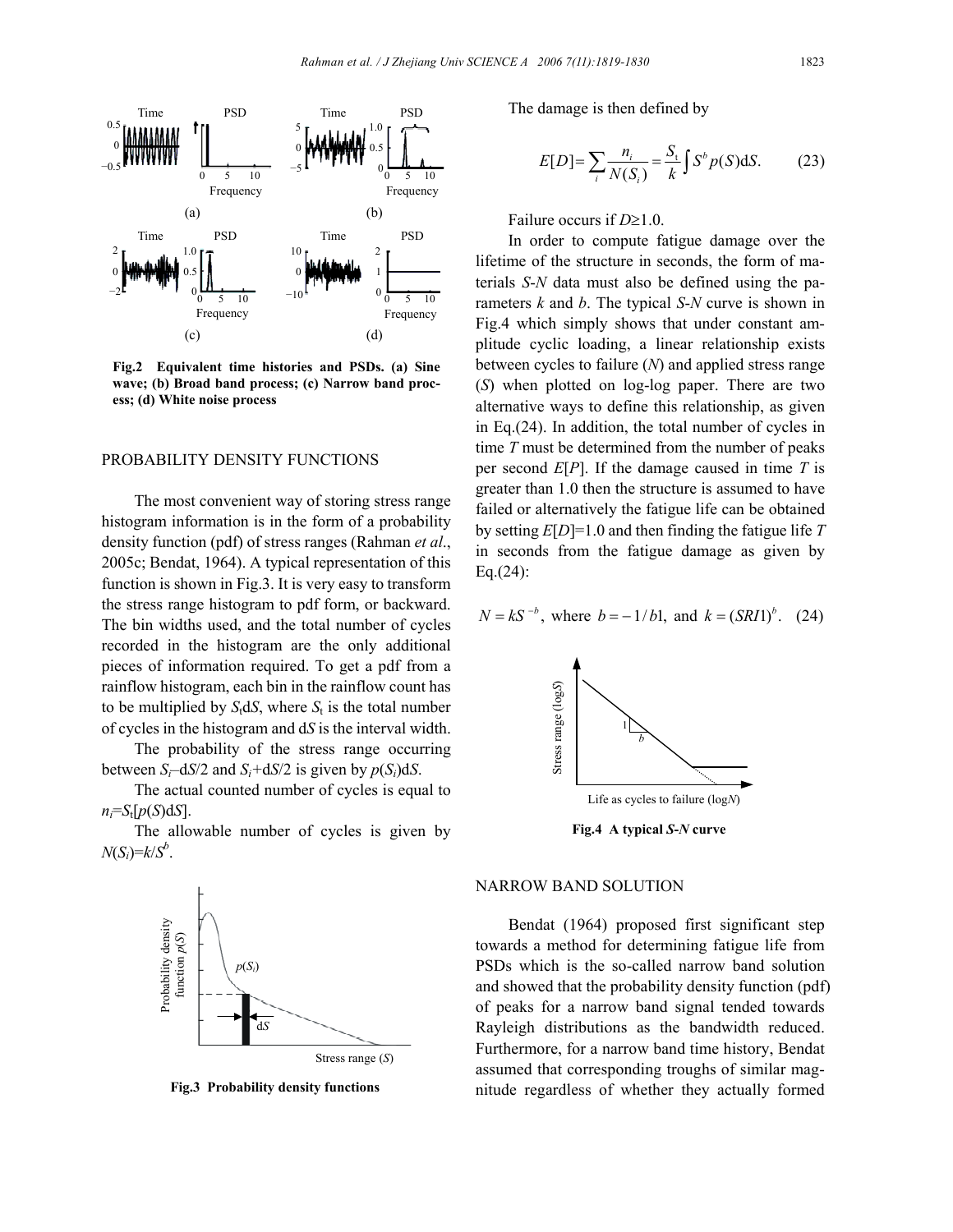stress cycles would follow all the positive peaks in the time history. Using this assumption the pdf of stress range would also tend to Rayleigh distribution. To complete the solution method, Bendat used a series of equations derived by Rice (1954) to estimate the expected number of peaks using moments of area beneath the PSD. The narrow band solution (Rahman *et al*., 2005c; Bishop and Sherratt, 2000) for the range mean histogram is therefore expressed by Eq. $(25)$ :

$$
E[D] = \sum_{i} \frac{n_{i}}{N(S_{i})} = \frac{S_{t}}{K} \int S^{b} p(S) dS
$$
  
=  $\frac{E[P]T}{K} \int S^{b} \left( \frac{S}{4m_{0}} e^{S^{2}/(8m_{0})} \right) dS = E[P]T \left\{ \frac{S}{4m_{0}} e^{S^{2}/(8m_{0})} \right\}.$  (25)

This is the first frequency domain method for predicting fatigue damage from PSDs assuming that the pdf of the peaks is equal to the pdf of the stress amplitudes. The narrow band solution was then obtained by substituting the Rayleigh pdf of peaks with the pdf of stress ranges. The full equation is obtained by noting that  $S_t$  is equal to  $E[P]T$ , where *T* is the life of the structure in seconds. The basis of the narrow band solution is shown in Fig.5.



(Given by Rayleigh function) pdf of stress amplitude (Rainflow cycles given by twice stress amplitude)

**Fig.5 The Basis of the narrow band solution (Bishop and Sherratt, 2000)** 

# APPLICATION OF FREE PISTON LINEAR EN-GINE COMPONENT

#### **Finite element modelling**

A geometric model of the free piston engine's cylinder block is considered in this study. There are several contact areas including cylinder head, gasket, hole for bolt. Therefore, constraints are employed for the following purposes: (1) to specify the prescribed enforced displacements, (2) to simulate the continuous behavior of displacement in the interface area, and (3) to enforce rest condition in the specified directions at grid points of reaction. 3D model of free piston linear engine cylinder block was developed using  $CATIA^{\circledast}$  software. A parabolic tetrahedral element was used for the solid mesh. Sensitivity analysis was performed to obtain the optimum element size. These analyses were performed iteratively for different element lengths until the solution yielded appropriate accuracy. Convergence of stresses was observed as the mesh size was successively refined. The element size of 0.20 mm was finally considered. A total of 35415 elements and 66209 nodes were generated with 0.20 mm element length. Compressive loads were applied as pressure (7 MPa) acting on the surface of the combustion chamber and preloads were applied as pressure (0.3 MPa) acting on the bolt-hole surfaces. In addition preload was also applied on the gasket surface generating pressure of 0.3 MPa. Multi-point constraints (MPCs) (Schaeffer, 2001) were applied on the bolt-hole for all six degrees of freedom and were used to connect the parts through the interface nodes. These MPCs were acting as an artificial bolt and nut that connects each part of the structure. Each of the MPCs will be connected using a Rigid Body Element (RBE) that indicates the independent and dependent nodes. The configuration of the engine is constrained by bolts to the cylinder head and the cylinder block. In the condition with no loading configuration the RBE element with six-degree of freedom was assigned to the bolts and the hole on the cylinder head. The independent node was created on the cylinder block hole. Due to the complexity of the geometry and loading on the cylinder block, a 3D finite element model (FEM) was adopted as shown in Fig.6. The loading, constraints and boundary conditions on the cylinder block are shown in Fig.7.



**Fig.6 3D finite element model**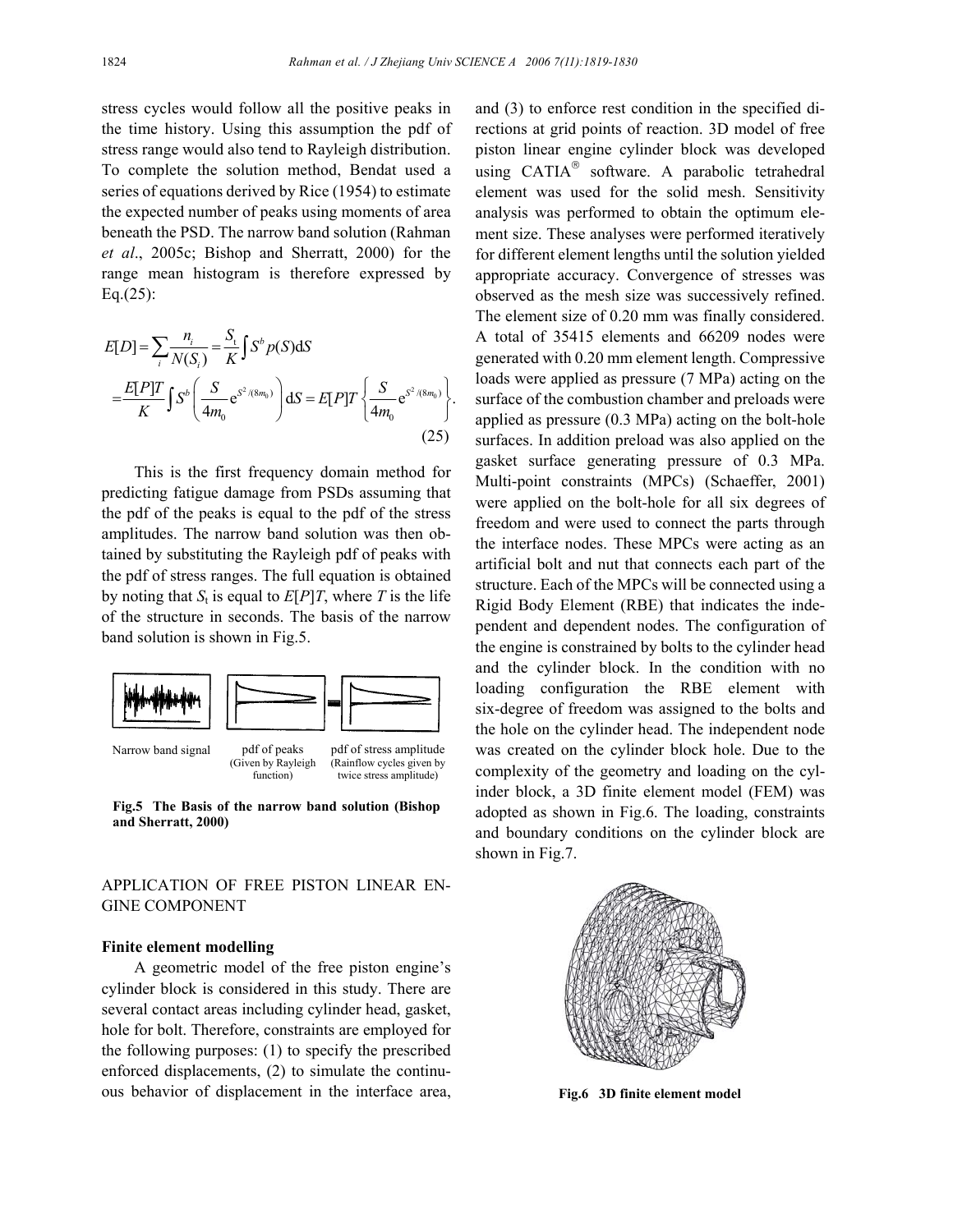

**Fig.7 Loading, constraints and boundary conditions** 

#### **Loading information**

Several types of variable amplitude loading history were selected from the SAE and ASTM profiles for the FE based fatigue analysis. The detailed information about these histories is given in (Tucker and Bussa, 1977). The variable amplitude load-time histories are shown in Fig.8 and the corresponding PSD plots are also shown in Fig.9. The terms of SAETRN, SAESUS, and SAEBRAKT represent the load-time history for the transmission, suspension,

and bracket respectively (Rahman *et al*., 2005c; Tucker and Bussa, 1977). The considered load-time histories are based on the SAE's profile. In addition, I-N, A-A, A-G, R-C, and TRANSP represent the ASTM instrumentation and navigation, ASTM air to air, ASTM air to ground, ASTM composite mission typical loading history, and ASTM composite mission typical transport loading history respectively (Rahman *et al*., 2005b; 2005c). The abscissa is the time in seconds.

#### **Results and discussion**

Frequency response analysis was conducted using MSC.NASTRAN finite element code. The frequency response analysis used damping ratio of 5% of critical damping. The damping ratio is the ratio of the actual damping in the system to the critical damping. Most experimental modal analysis software packages report the modal damping in terms of non-dimensional critical damping ratio expressed as a percentage (Formenti, 1999; Gade *et al*., 2002). In fact, most structures have critical damping values in the range of 0 to 10%, with values of 1% to 5% as the typical range



**Fig.8 Different time loading histories. (a) SAE standard transmission (SAETRN) loading; (b) SAE standard suspension (SAESUS) loading; (c) SAE standard bracket (SAEBKT) loading; (d) ASTM instrumentation and navigation (I-N) typical loading; (e) ASTM air to air (A-A) typical loading; (f) ASTM air to ground typical loading; (g) ASTM composite mission (R-C) typical loading; (h) ASTM composite mission transport (TRANSP) typical loading**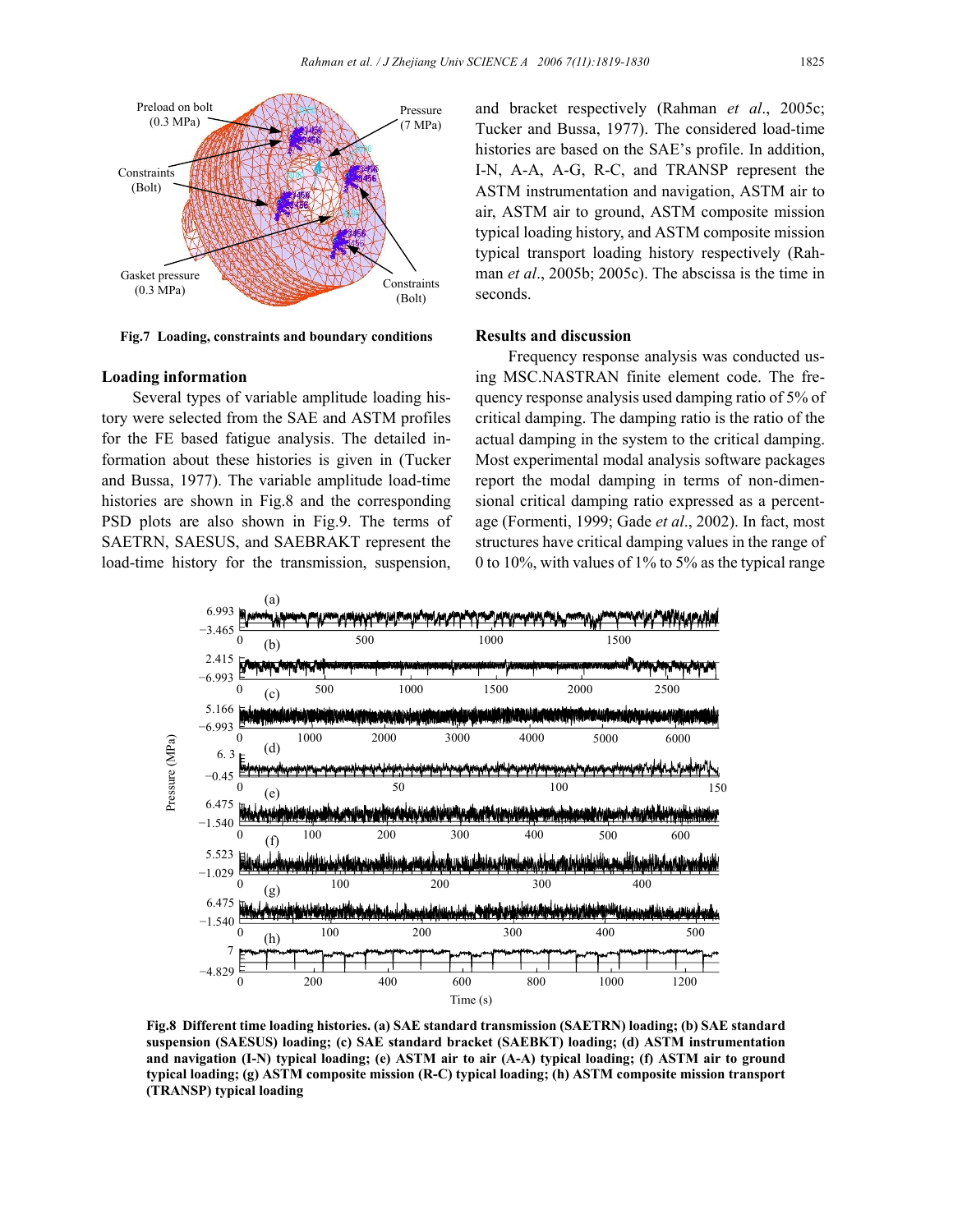(BDA, 2002). Zero damping ratio indicates that the mode is undamped and one means it is critically damped. The results of Pseudo-static and frequency response finite element analysis at zero Hz i.e. the maximum principal stresses distribution of cylinder block are presented in Figs.10 and 11 respectively. From the results, the maximum and minimum principal stresses of 38.0 MPa and –7.75 MPa for Pseudo static analysis, and 38.0 MPa and –7.83 MPa for frequency response analysis at zero Hz were obtained respectively. These two contour plots are almost identical.

When the plots are drawn at higher frequencies,

it can be shown that a small variation occurs in the static cases. This variation is due to the dynamic influences of the first mode shape. It can be seen that the maximum principal stress varies with higher frequencies. The variation of the maximum principal stresses with the frequency is shown in Fig.12 indicating that the maximum principal stress occurs at a frequency of 32 Hz.

The maximum principal stresses of the cylinder block for the frequency response analysis at 32 Hz is presented in Fig.13. From the results, the maximum and minimum principal stresses of 56.1 MPa at node 50420, and –20.7 MPa at node 47782 were obtained,



**Fig.9 Power spectral densities (PSDs) responses. (a) SAE standard transmission (SAETRN) loading; (b) SAE standard suspension (SAESUS) loading; (c) SAE standard bracket (SAEBKT) loading; (d) ASTM instrumentation and navigation (I-N) typical loading; (e) ASTM air to air (A-A) typical loading; (f) ASTM air to ground typical loading; (g) ASTM composite mission (R-C) typical loading; (h) ASTM composite mission transport (TRANSP) typical loading** 



**Fig.10 Maximum principal stresses distribution for linear static analysis** 

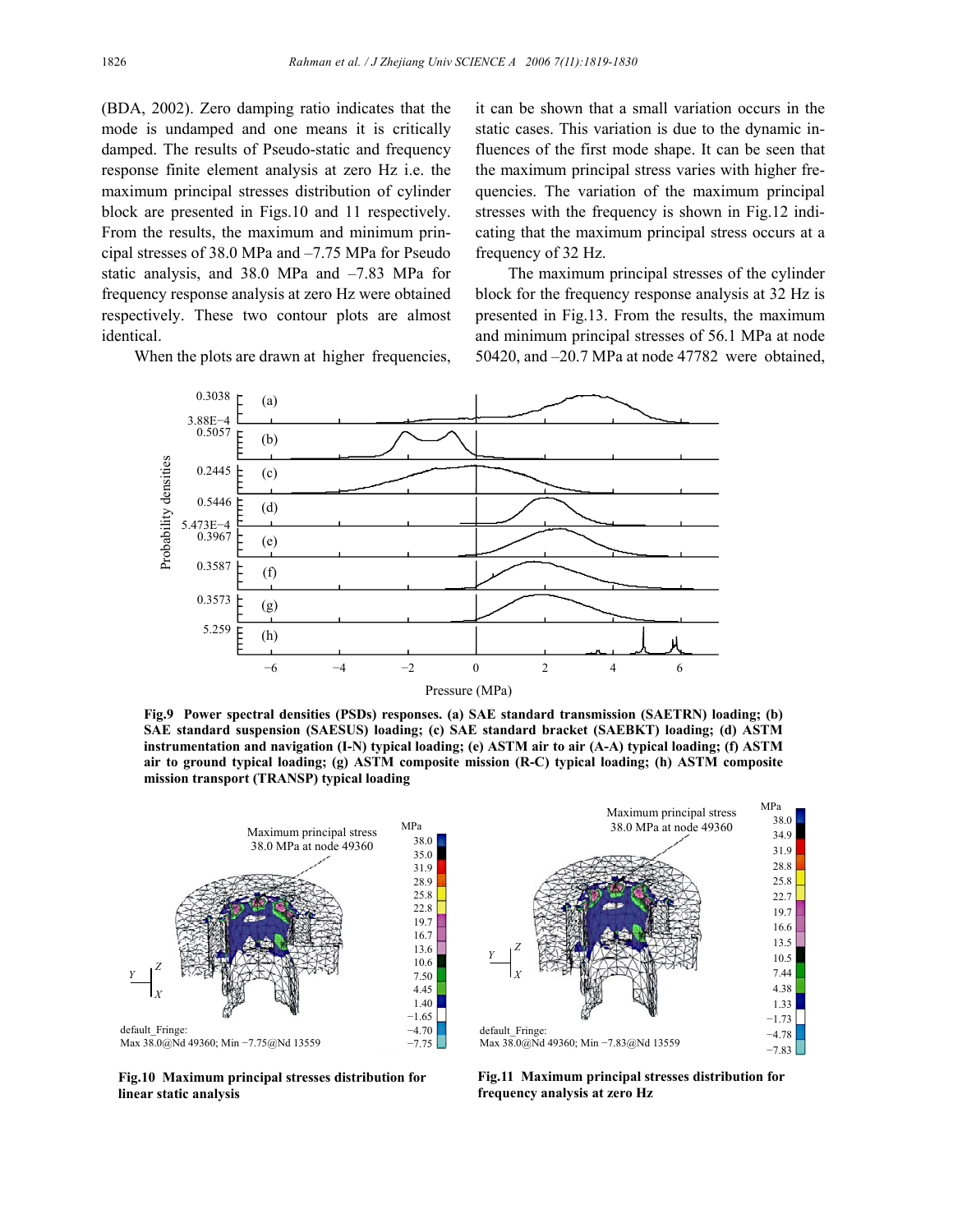respectively. The fatigue life contour result for the most critical location for 32 Hz is shown in Fig.14 using the SAETRN loading histories (Rahman *et al*., 2005c). The minimum life prediction is  $10^{9.44}$  s for 32 Hz. Table 1 shows the comparison between Pseudostatic and vibration fatigue analysis using narrow band frequency response method for different loading conditions of a cylinder block made of AA6061-T6 material. It is observed from Table 1 that there is a good agreement between the Pseudo-static and vibration fatigue analysis approaches. The full set of the comparison results for the untreated polished cylinder block at critical location (node 49360) is given in Table 2 with different loading conditions. The narrow band solution is considered in this study. It is observed that from Table 2, the SAESUS loading condition gives the longest life for all materials while ASTM A-G loading condition gives the shortest life for all materials.

The effect of surface treatments on the fatigue



**Fig.12 Maximum principal stresses plotted against frequency** 



**Fig.13 Maximum principal stresses contour for frequency response analysis at 32 Hz** 

life of the component subjected to variable amplitude loading conditions was also investigated. The material used in this study was AA6061-T6 and the surface finish was in polished condition. A very high proportion of all the fatigue failures nucleate at the surface of components and therefore, the surface conditions become an extremely important factor in influencing the fatigue strength. Surface effects are caused by the differences in the surface roughness, microstructure, chemical composition, and residual stress (Bannantine *et al*., 1990). The correction factor for the surface finish is sometimes used as a qualitative description of the surface finish, such as polished or machined (Bannantine *et al*., 1990; Stephens *et al*., 2001). The surface factors are related to the ultimate tensile strength with different surface finish conditions such as grinding, machining, hot rolling, and forging (Juvinall and Marshek, 1991). The correction factors for surface treatment and finish are obtained

**Table 1 Predicted life in seconds between two approaches at critical location (node 49360)** 

| Loading<br>conditions | Pseudo-static<br>approach | Vibration<br>fatigue |
|-----------------------|---------------------------|----------------------|
| <b>SAETRN</b>         | $1.14\times10^{7}$        | $2.10\times10^{7}$   |
| <b>SAESUS</b>         | $6.34\times10^{9}$        | $8.74 \times 10^{9}$ |
| <b>SAEBKT</b>         | $7.56 \times 10^7$        | $1.06\times10^{8}$   |
| I-N                   | $2.13\times10^{8}$        | $2.30\times10^{8}$   |
| $A - A$               | $1.39\times10^{7}$        | $3.93 \times 10^{7}$ |
| $A-G$                 | $6.72\times10^{6}$        | $8.23\times10^{6}$   |
| $R-C$                 | $1.59\times10^{7}$        | $1.83\times10^{7}$   |
| <b>TRANSP</b>         | $8.47\times10^{8}$        | $2.27\times10^{9}$   |
|                       |                           |                      |



**Fig.14 Vibration fatigue life in log contour plotted for 32 Hz**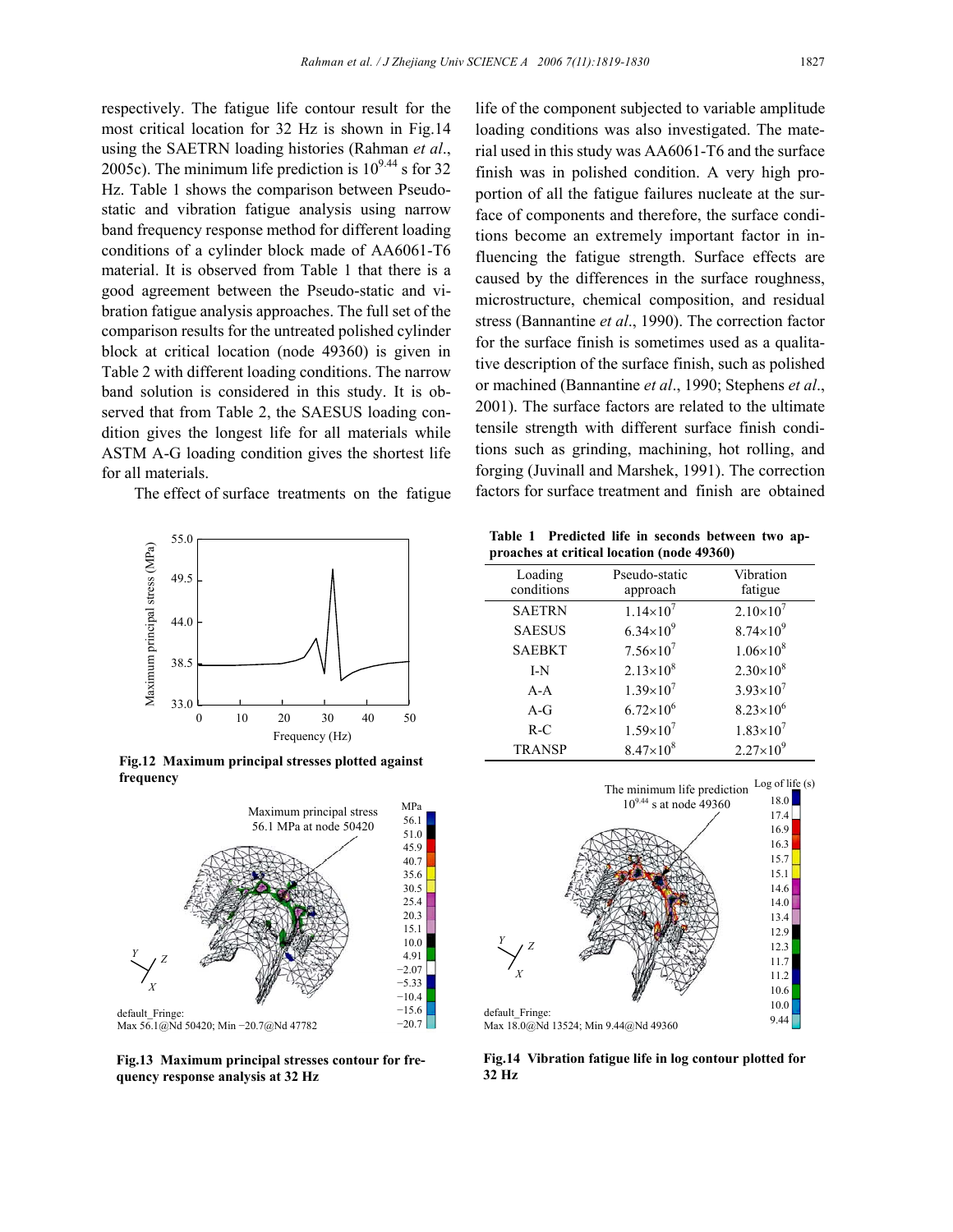| Loading conditions | Predicted life in seconds at critical location (at node 49360) |                      |                      |                      |                       |                      |                       |                      |
|--------------------|----------------------------------------------------------------|----------------------|----------------------|----------------------|-----------------------|----------------------|-----------------------|----------------------|
|                    | 2014-T6                                                        | 2024-T86             | 2219-87              | 5083-87              | 5454-CF               | $6061 - T6$          | 7075-T6               | 7175-T73             |
| <b>SAETRN</b>      | $4.27\times10^{7}$                                             | $1.25 \times 10^{9}$ | $8.48\times10^{8}$   | $3.56 \times 10^{7}$ | $1.30\times10^{7}$    | $2.10\times10^{7}$   | $1.08\times10^{10}$   | $2.33\times10^{9}$   |
| <b>SAESUS</b>      | $5.01\times10^{10}$                                            | $3.78\times10^{12}$  | $3.36\times10^{11}$  | $2.51\times10^{11}$  | $9.24 \times 10^{10}$ | $8.74 \times 10^{9}$ | $9.51 \times 10^{12}$ | $1.10\times10^{15}$  |
| <b>SAEBKT</b>      | $4.96\times10^{8}$                                             | $1.53\times10^{10}$  | $9.07\times10^{9}$   | $7.78\times10^{8}$   | $3.18\times10^{8}$    | $1.06\times10^{8}$   | $1.59\times10^{11}$   | $1.55\times10^{11}$  |
| I-N                | $2.64 \times 10^{8}$                                           | $8.02\times10^{9}$   | $4.66 \times 10^{9}$ | $4.52\times10^{8}$   | $1.86\times10^{8}$    | $2.30\times10^{8}$   | $8.52\times10^{10}$   | $1.13\times10^{11}$  |
| $A - A$            | $5.99 \times 10^{7}$                                           | $1.85 \times 10^{9}$ | $1.17\times10^{9}$   | $7.08\times10^{7}$   | $2.78\times10^{7}$    | $3.93\times10^{7}$   | $1.76\times10^{10}$   | $7.71\times10^{9}$   |
| $A-G$              | $1.66\times10^{7}$                                             | $4.87\times10^{8}$   | $3.29\times10^{8}$   | $1.40\times10^{7}$   | $5.11\times10^{6}$    | $8.23\times10^{6}$   | $4.21\times10^{9}$    | $9.26 \times 10^8$   |
| $R-C$              | $3.19\times10^{7}$                                             | $9.66 \times 10^8$   | $6.29\times10^{8}$   | $3.19\times10^{7}$   | $1.21 \times 10^{7}$  | $1.83\times10^{7}$   | $8.78 \times 10^{9}$  | $2.65 \times 10^{9}$ |
| <b>TRANSP</b>      | $1.95 \times 10^{9}$                                           | $4.99\times10^{10}$  | $2.67\times10^{10}$  | $5.07\times10^{9}$   | $2.07\times10^{9}$    | $2.27\times10^{9}$   | $5.92\times10^{11}$   | $4.20\times10^{12}$  |

**Table 2 Predicted life in seconds at weakest location (at node 49360)** 

**Table 3 Effect of surface treatments at different loading conditions for polished components** 

| Loading conditions | Predicted life in seconds for different surface treatment processes |                       |                      |                      |  |  |
|--------------------|---------------------------------------------------------------------|-----------------------|----------------------|----------------------|--|--|
|                    | Nitrided                                                            | Cold rolled           | Shot peened          | Untreated            |  |  |
| <b>SAETRN</b>      | $4.52\times10^{10}$                                                 | $8.81\times10^{8}$    | $6.40\times10^{7}$   | $2.10\times10^{7}$   |  |  |
| <b>SAESUS</b>      | $3.41\times10^{6}$                                                  | $1.21\times10^{14}$   | $8.31\times10^{11}$  | $8.74 \times 10^{9}$ |  |  |
| <b>SAEBKT</b>      | $8.08\times10^{12}$                                                 | $5.31\times10^{10}$   | $1.68\times10^{9}$   | $1.06\times10^{8}$   |  |  |
| I-N                | $6.35\times10^{12}$                                                 | $3.68\times10^{10}$   | $1.01\times10^{9}$   | $2.30\times10^{8}$   |  |  |
| $A - A$            | $2.77\times10^{11}$                                                 | $2.92\times10^{9}$    | $1.40\times10^{8}$   | $3.93 \times 10^{7}$ |  |  |
| $A-G$              | $1.84\times10^{10}$                                                 | $3.51\times10^{8}$    | $2.52\times10^{7}$   | $8.23 \times 10^{6}$ |  |  |
| $R-C$              | $7.21\times10^{10}$                                                 | $1.02\times10^{9}$    | $6.01 \times 10^{7}$ | $1.83 \times 10^{7}$ |  |  |
| <b>TRANSP</b>      | $2.40\times10^{14}$                                                 | $9.55 \times 10^{11}$ | $1.33\times10^{10}$  | $2.27 \times 10^{9}$ |  |  |

from Lipton and Juvinall (1963), Juvinall and Marshek (1991) and Reemsnyder (1985) empirical data and are related to the ultimate strength of the material. The effects of the surface treatments on the fatigue lives under different loading conditions using the Narrow band frequency response method at critical location are summarized in Table 3.

Surface treatments including nitriding, cold rolling and shot peening that produced compressive residual surface stresses can prolong the fatigue life. These surface treatments cause the maximum tensile stress to occur below the surface of the materials. However, the tensile residual surface stresses are found to be very detrimental and can promote corrosion fatigue. In addition, surface treatments can also increase the endurance limit of the material used. A diffusion process such as nitriding is found to be very beneficial for increasing the fatigue strength. This process can increase the strength of the material on the surface as well as cause volumetric changes, which produce the residual compressive surface stresses. There are several available methods used to cool the surface of a component to produce a residual

compressive stress. The two most important methods are cold rolling and shot peening. These methods are known to produce the compressive residual stresses and harden the surface material. The significant improvement in the fatigue life is due primarily to the generation of residual compressive stresses. In the shot peening process, the surface of the component undergoes plastic deformation due to the impact of many hard shots. The enhancing of the component fatigue life is due to the development of compressive residual stresses and the increase of hardness near the surface. The effect of surface treatment at different loading conditions for the polished vibrating cylinder block is summarized in Table 3. It is observed that the fatigue life for nitriding surface treatments is surprisingly higher than other surface treatment processes. Fig.15 shows the effect of different surface treatment processes for ASTM A-G loading conditions and polished specimen. It clearly indicates that nitrided processes produce the longest fatigue life at critical location (at node 49360, which produces the maximum stress and the longest life) compared to other processes.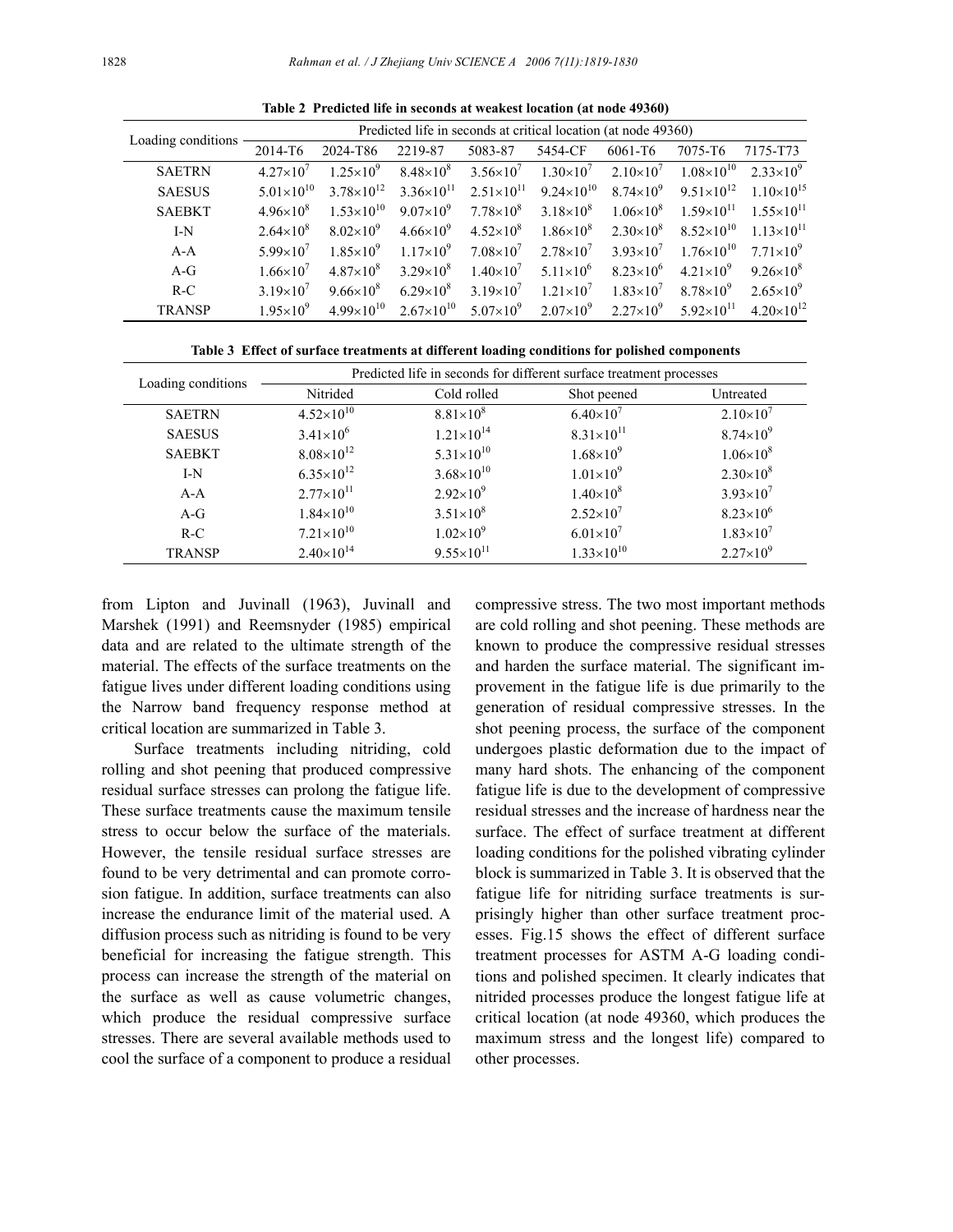

**Fig.15 Effect of different surface treatment processes for polished and A-G loading conditions** 

#### **CONCLUSION**

The concept of spectral moments has been presented. The state-of-the-art of vibration fatigue techniques has been presented where the random loading and response are categorized using PSD functions. Narrow band frequency domain fatigue analysis has been applied to a typical cylinder block of a new two-stroke free piston engine. From the results, it can be concluded that the compressive mean stress-loading condition gives the longest fatigue life for all materials. The results clearly indicate that all the surface treatment processes can increase the fatigue life of aluminum alloys component. The surface residual compressive stress is found to have the greatest effect on the fatigue life. It can also be concluded that the combination of the polished and nitriding processes gives the longest life of the cylinder block. In addition, vibration fatigue analysis can improve understanding of the system behavior in terms of frequency characteristics of the structures, loads and their couplings.

## ACKNOWLEDGMENT

The authors sincerely thank the Department of Mechanical and Materials Engineering, Faculty of Engineering, Universiti Kebangsaan Malaysia.

#### **References**

Baek, W.K., Stephens, R.I., Dopker, B., 1993. Integrated computational durability analysis. *Journal of Engineering for Industry, Transactions of the ASME*, **115**(4):492-499.

Bannantine, S.A., Comer, J.J., Handrock, J.L., 1990. Funda-

mentals of Metal Fatigue Analysis. Prentice-Hall, New Jersey, USA.

- BDA (Basic Dynamic Analysis), 2002. User's Guide, MSC.Nastran Version 68. MSC.Software Corporation, USA.
- Bendat, J.S., 1964. Probability Functions for Random Responses. NASA report on Contract NASA-5-4590.
- Benedetti, M., Fortanari, V., Hohn, B.R., Oster, P., Tobie, T., 2002. Influence of shot peening on bending tooth fatigue limit of case hardened gears. *International Journal of Fatigue*, **24**(11):1127-1136. [doi:10.1016/S0142-1123 (02)00034-8]
- Bishop, N.W.M., Sherratt, F., 2000. Finite Element Based Fatigue Calculations. NAFEMS Ltd., UK.
- Boms, R., Whitacre, D., 2005. Optimization Design of Aluminum Suspension Components Using an Integrated Approach. SAE Paper No. 95M-2.
- Crandell, S.H., Mark, W.D., 1973. Random Vibration in Mechanical Systems. Academic Press, New York.
- Formenti, D., 1999. The relationship between % of critical and actual damping in a structure. *Sound & Vibrations*, **33**(4):14-18.
- Gade, S., Herlufsen, H., Konstantin-Hansen, H., 2002. How to determine the modal parameters of simple structures. *Sound & Vibrations*, **36**(1):72-73.
- Inoue, K., Maehara, T., Yamanaka, M., 1989. The effect of Shot peening on the bending strength of carburized gear teeth. *JSME Inter. Journal Series III*, **32**(3):448-454.
- Juvinall, R.C., Marshek, K.M., 1991. Fundamentals of Machine Component Design. John Willey and Sons, New York, USA.
- Kim, H.S., Yim, H.J., Kim, C.B., 2002. Computational durability prediction of body structures in prototype vehicles. *International Journal of Automotive Technology*, **3**(4):129-135.
- Kobayashi, M., Matsui, T., Murakami, Y., 1998. Mechanism of creation of compressive residual stress by shot peening. *International Journal of Fatigue*, **20**(5):351-357. [doi:10.1016/S0142-1123(98)00002-4]
- Kuo, E.Y., Kelkar, S.G., 1995a. Vehicle Body Structure Durability Analysis. SAE Paper No. 951096.
- Kuo, E.Y., Kelkar, S.G., 1995b. Body structure durability analysis. *Automotive Engineering*, **103**(7):73-77.
- Lillamand, I., Barrallier, L., Sprauel, J.M., Chiron, R., 2000. Macroscopic and macroscopic evolutions of a shot peened layer during isothermal recovery. *Metallurgical and Materials Transactions A*, **31A**:213-219.
- Lipson, C., Juvinall, R.C., 1963. Handbook of Stress and Strength: Design and Material Applications. Macmillan & Co., New York, USA.
- MSC, 2004. MSC/FATIGUE User's Guide, Vol. 1 & 2. MSC/Corporation, USA.
- Newland, D.E., 1993. An Introduction to Random Vibrations, Spectral and Wavelet Analysis. Longman Scientific and Technical, Essex, UK.
- Okumiya, M., Tsunekawa, Y., Murayama, T., 2001. Surface modification of aluminum using ion nitriding and fluidize